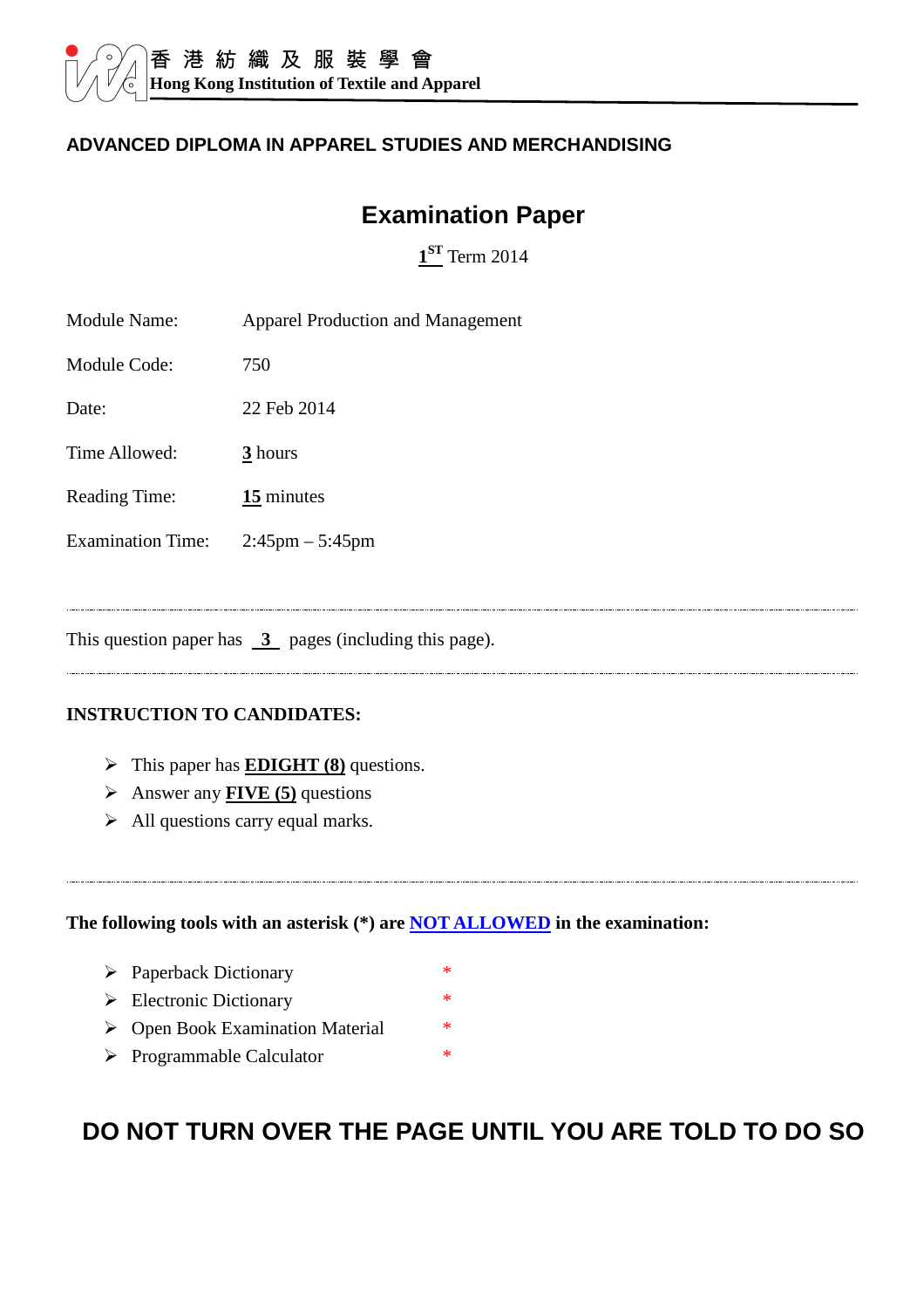## **Question 1**

|  |  | State and explain any 5 (Five) factors affecting fabric utilization in cutting room. |  | $(100\%)$ |
|--|--|--------------------------------------------------------------------------------------|--|-----------|
|--|--|--------------------------------------------------------------------------------------|--|-----------|

#### **Question 2**

- **(a)** List 7 (Seven) factors being considered in purchasing machinery and equipment in apparel manufacturing? Explain your answer in detail. **(70%)**
- **(b)** What is "Preventive Maintenance"? **(30%)**

#### **Question 3**

The table below shows the data from a time study office that is taken over a number of cycles for an operation consisting of 8 (Eight) elements.

| <b>Element Number</b> |      |      |     |     | Average observed Average Rating Frequency/cycle Percentage Relaxation |  |
|-----------------------|------|------|-----|-----|-----------------------------------------------------------------------|--|
|                       | time |      |     |     | allowance                                                             |  |
| 1                     |      | 0.30 | 90  | 1/6 | 12.5                                                                  |  |
| $\overline{2}$        |      | 0.21 | 85  | 1/1 | 12.5                                                                  |  |
| 3                     |      | 1.04 | 100 | 1/1 | 12.5                                                                  |  |
| $\overline{4}$        |      | 0.66 | 105 | 1/1 | 12.5                                                                  |  |
| 5                     |      | 0.63 | 110 | 1/1 | 12.5                                                                  |  |
| 6                     |      | 0.70 | 90  | 1/1 | 12.5                                                                  |  |
| 7                     |      | 0.78 | 100 | 1/1 | 12.5                                                                  |  |
| 8                     |      | 0.30 | 110 | 1/6 | 12.5                                                                  |  |
|                       |      |      |     |     |                                                                       |  |

| (a) Calculated the standard time per unit of the above operation. | $(30\%)$ |
|-------------------------------------------------------------------|----------|
|                                                                   |          |

- **(b)** Calculate the output per operator in 40 hours a week at standard performance. **(30%)**
- **(c)** How many operators are required to produce 90,000 units output in 40 hours, assuming that they can meet the standard performance. **(40%)**

#### **Question 4**

Describe the following cutting equipment with their advantages, disadvantages & their main applications.

| (a) Band knife   | $(50\%)$ |
|------------------|----------|
| $(b)$ Die cutter | $(50\%)$ |